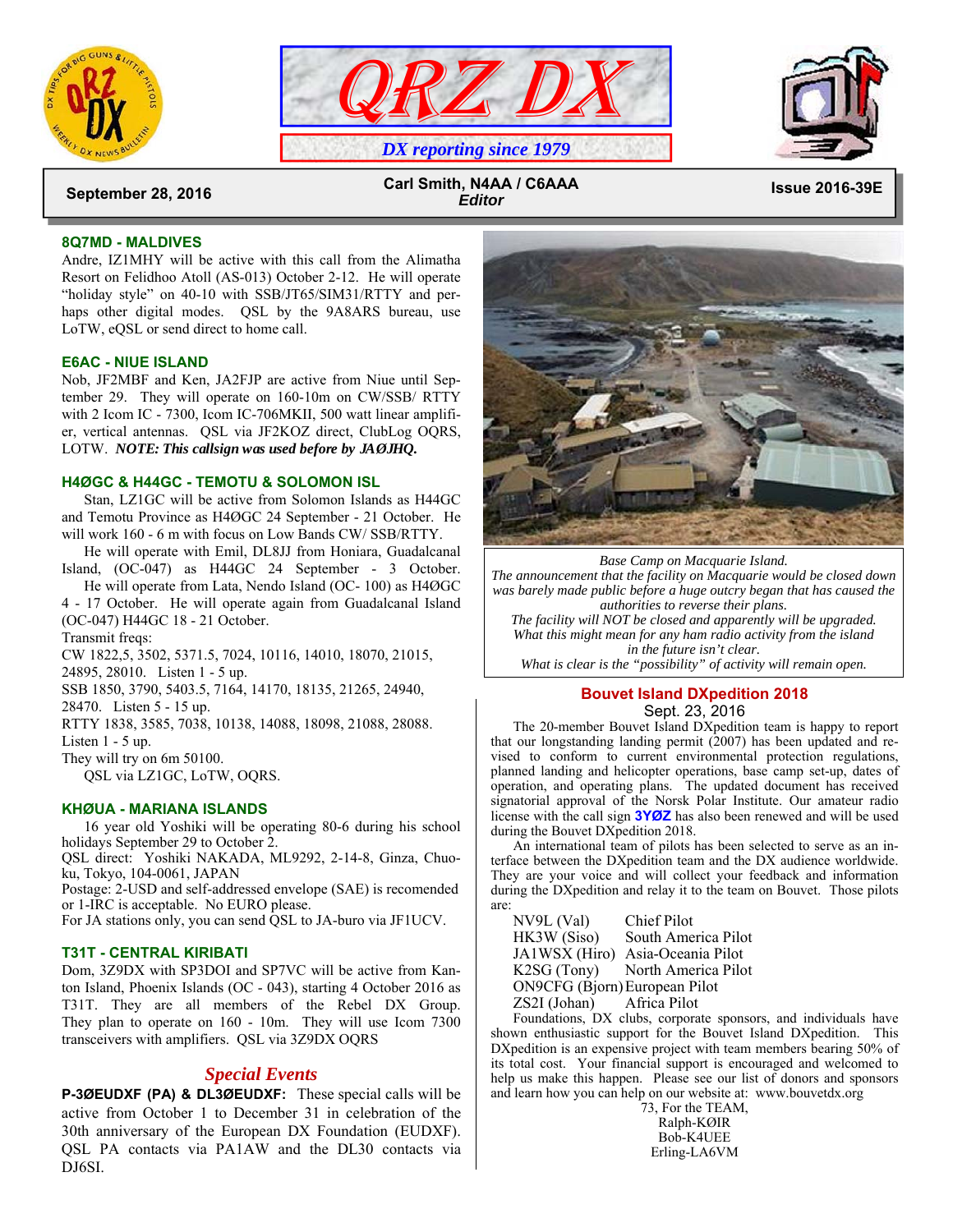# *IOTA NEWS*

 The IOTA net meets on 14260 kHz at 1300 UTC on Saturdays and 21260 at 1300 UTC Sundays. CW - 28040, 24920, 21040, 18098, 14040, 10114, 7030 and 3530 kHz;

SSB - 28560, 28460, 24950, 21260, 18128, 14260, 7055 and 3765 kHz.

 **AF-024 - SEYCHELLES (S79PA):** Yury, R2DG will be active from Mahe Island (AF-024), 2 - 12 October as S79PA. He will operate on HF Bands on CW/SSB/PSK. QSL via home call, OQRS ClubLog, or use LOTW.

 **AS-201 - MARMAR ISL (TCØMI):** TA1ED, TA5FA and TA5ALR/DL3CT will be active from this most needed Turkish Island Sep 29 to Oct 5. They will work CW/SSB/Digital modes with 2 or 3 stations. QSL direct to TA5FA or use the TA bureau.

#### **INTERNET INFORMATION**

60 Meters <http://60metersonline.net/> 425 DX News <http://www.425dxn.org> ARRL <http://www.arrl.org><br>Argentina-LU6EF <http://gacw.co-ip.org <http://gacw.co-ip.org> Arkansas DX Assn <http://www.adxa.org/> Buckmaster <http://hamcall.net> CDXA-Carolina DX Assn <http://www.cdxa.org/> CDXC-UK DX Foundation <http://www.cdxc.org.uk> Central Arizona DX Assn <http://www.cadxa.org> Cent. TX DX/Contest Club <http:www.ctdxcc.org/> CQ Magazine <http://www.cq-amateur-radio.com/> DDXA-Delta DX Assoc <http://www.deltadx.net/> DX Summit - Cluster <http://www.dxsummit.fi/> ETDXA (E.Tn.DX Assoc) <http://etdxa.org/> EUDXF <http://www.eudxf.de/><br>F6AJA - QSL Collection <http://lesnouvellesdx.f <http://lesnouvellesdx.fr/galeriegsl.php> French DX News <http://LesNouvellesDX.fr> German DX Foundation <http://www.gdxf.de/> German DX-News Ltr <http://www.darc.de/referate/dx/bulls/dxnl/> INDEXA <http://www.indexa.org> IOTA Website <http://www.g3kma.dsl.pipex.com><br>IRAQI Amateur Rad Soc <http://www.iraqi-ars.org/> <http://www.iraqi-ars.org/> IREF <http://www.islandradio.org> LADXG <http://www.ladxg.no> Lone Star DX Assoc. <http://www.lsdxa.org> Low-Land DXped. Team <http://www.qsl.net/lldxt> Magnolia DX Assn. <http://www.mdxa.org> Mediterraneo DX Club <http://www.mdxc.org> NCDXF <http://www.ncdxf.org> NCDXF Beacons <http://www.ncdxf.org/beacons.html> NIDXA-N. ILL DX Assoc. <http://www.nidxa.org> North Jersey DX Assoc. < http://www.njdxa.org> ODXG-Oceania DX GP <http://www.odxg.org> OK - DX Contest <http://okomdx.radioamater.cz/> Postage Info. USPS <http://pe.usps.com/text/Imm/immctry.htm > Propagation Data <http://dx.qsl.net/propagation/QSL> QSL QSL Managers Society <http://www.qsl.net/qslmanagers><br>QSL Routes (Germany) <http://www.gslinfo.de> QSL Routes (Germany) QSL Manager (Italy) <http://www.ik3gar.it/manager/> Radio Club of Costa Rica <http://www.ti0rc.org/> Radio Am. Soc.Thailand <http://www.rast.or.th> Southern Cal. DX Club <http://www.scdxc.org> SW Ohio DX Assoc. <http://www.swodxa.org> UDXA-Utah DX Assn. <http://udxa.org> TVDXA (TnVal DX Assoc) <http://www.tvdxa.com> Texas DX Society <http://www.tdxs.net> The DX Notebook <http://www.dxer.org> Visalia-Int'l DX Convention <http://www.dxconvention.org> W.TN DX Association <http://www.qrz.com/db/wt4dx> <http://groups.yahoo.com/group/WTDXA> Worldwide Antarctic Pgm <http://www.waponline.it> W4-DXCC (SEDCO) <http://w4dxcc.com> W9-DXCC Convention <http://www.w9dxcc.com>

 **KENYA:** 

 **5Z4/DL2RMC:** Tom, DL2RMC will be working the next 3 years in Kenya. Starting 1 October he will be active on the HF Bands. QSL via home call.

*DXtra's* 

**5Z4/IZ5BBV:** Bruno will work 40-15 from Watamu and Mida September 24 to October 10. QSL to home call or use eQSL.

 **7P8NO - LESOTHO:** Ignacy, NO9E will be active from Lesotho 27-30 September. He will operate on the HF Bands. QSL via home call or use LOTW. Ignacy says, "My lodge has only solar power. If enough power is available I will operate with KX3/Expert 1.3k combo. If not, it will be IC7000 and  $100W$  with battery power enough for 3 hours at a time. Will know more once I come over there."

 **9H3LH - MALTA:** Six Italian Ops will be active here October 4-9. They will work 80-10 on CW/SSB/Digital modes. QSL by the 9A8ARS bureau, use LoTW or direct to IK8YFU. Log search will be on <www.9h3lh.jimdo.com>.

 **A35JP/p - TONGA:** Masa, JAØRQV had to reschedule his operation after the flight was cancelled. October 1 is the earliest reschedule date so keep listening for him as he may change destination. See <http://blog.goo.ne.jp/rqv>.

 **FO/M - MARQUESAS:** Patrick, FO5QS has lived on Huahine Island, Fr. Polynesia for 17 years but is now moving to Hiva Oa Island the second largest island in the Marquesas group where he plans to stay for many years. He will work all HF bands on CW/ SSB/Digital modes. QSL to his home call.

 **GU - GUERNSEY:** G6HNU will be joined by G4GHU, M1BRR and G7HJK Oct 5-10 to operate from Herm Island (EU-114). They plan to work 40-15, SSB with some CW possible. They will use TS-590SG radios with amps feeding 1/4 wave verticals. QSL via G6HNU.

 **S79KB - SEYCHELLES:** Kasimir, DL2SBY will use this call from Prasline Island Sep 24-Oct 2 and from Eden Island Oct 2-8. He will work the HF bands on SSB/CW/RTTY. QSL to home call, use the ClubLog OQRS for direct or bureau.

 **VK9L/W1SRD - LORD HOWE ISL:** Steve, W1SRD will be active from Lord Howe Island (OC-004) for the VK ZL Oceania SSB Contest 1-2 October as VK9LX or VK9L/W1SRD. He will operate on the HF Bands. QSL via home call direct or LoTW.

 **VK9PH - NORFOLK ISLAND:** Peter, GØPWH has moved to Anson Bay on Norfolk Island making it his permanent home. He is reported active on 20-10 SSB with this callsign.

 **ZF2EZ - CAYMAN:** Bill, W5SJ will be active from the ZF1A club station Sep 27 to Oct 1. QSL via W5JAY.

# **ARRL News**

**Logbook of The World to No Longer Accept Contacts Signed by TQSL Versions Earlier Than 2.009/19/2016.** 

 As of 1400 UTC on January 16, 2017, ARRL Logbook of The World (LoTW) no longer will accept contacts that have been digitally signed by versions of *TQSL* earlier than version 2.0.

 Users of earlier versions are encouraged to upgrade as soon as possible, as older *TQSL* versions contain uncorrected defects and display inaccurate error messages. The **current versions** of *TQSL* for *Windows*, *OS* X, and *Linux* are available online.

 To date, LoTW has confirmed some 135 million contacts for its 90,000 users.

## **ARRL Outgoing QSL Service to Raise Rates**

 09/22/2016: Although ARRL believes it's important to maintain the long-standing tradition of the **ARRL Outgoing QSL Service** as a membership benefit, increased administration costs will require an increase in rates, in order to keep the Service available and viable.

Effective November 1, the rate for 1 ounce of outgoing QSLs via the Service will increase to match the 1 ounce USPS international postage rate. As of September 2016, this rate is \$1.15 per ounce — about 10 cards. An additional service fee of \$7 will be charged per individual transaction, to cover administrative costs.

Page 2 **Information Deadline is 1200 UTC each Monday** QRZ DX 2016-39E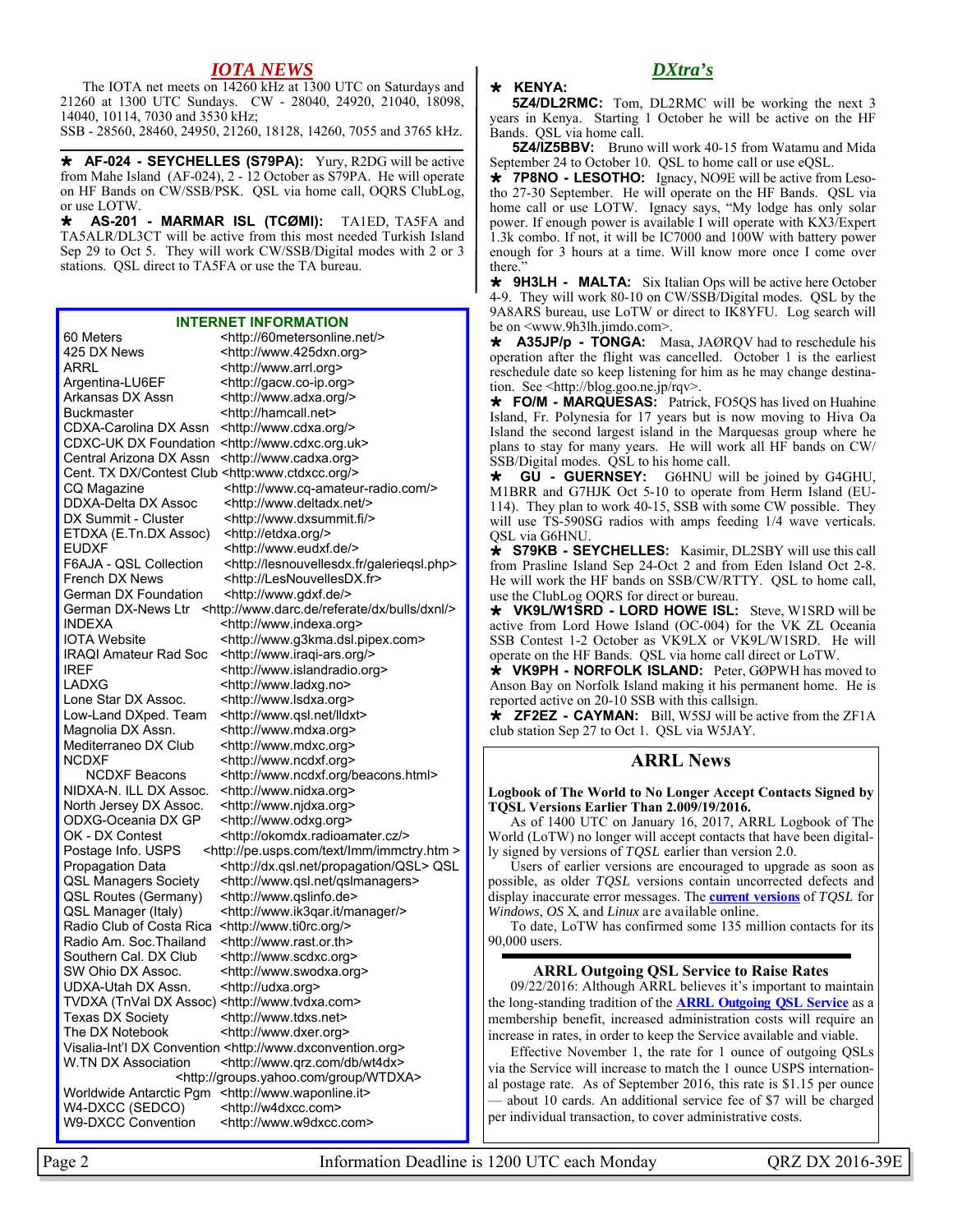| QSN                |                           | <b>QSN FORMAT: Call</b> |    |                 | Freq.<br>Time (UTC)<br>Date (September)<br><b>SEND INFO via Email to: dxadmin@dxpub.net</b> |                                                |              | <b>Reporter (State/Call Area)</b> |                   |                           |      |                 |
|--------------------|---------------------------|-------------------------|----|-----------------|---------------------------------------------------------------------------------------------|------------------------------------------------|--------------|-----------------------------------|-------------------|---------------------------|------|-----------------|
| 160 Meters         |                           |                         |    |                 | 20 Meter                                                                                    | $\underline{\mathbf{C}}\underline{\mathbf{W}}$ |              |                                   | 20 Meter          | <b>SSB</b>                |      |                 |
| JH1HDT             | 1818                      | 1125                    |    | 23 AL           | D66D                                                                                        | 14027                                          | 2307         | 22 FL                             | 9A2G              | 14249                     | 2149 | 29 GA           |
| E6AC               | 1823                      | 1137                    |    | 22 AL           | LZ5O/p                                                                                      | 14027                                          | 1158         | 23 AL                             | AN4ØØR            | 14233                     | 2201 | 24<br>TN        |
| <b>V63KC</b>       | 1822                      | 1139                    |    | 22 AL           | TZ4AM                                                                                       | 14010                                          | 2131         | 19 FL                             | AN4ØØV            | 14270                     | 2203 | 24 TN           |
| V63KS              | 1822                      | 1126                    |    | 22 AI           | ZA/SQ3RX                                                                                    | 14018                                          | 1155         | 19 AL                             | CT8/DL4KG         | 14252                     | 2221 | 24<br><b>TN</b> |
| VK3IO              | 1827                      | 1121                    |    | 19 AL           | 2Ø Meter                                                                                    | <b>Digital</b>                                 |              |                                   | CY <sub>9</sub> C | 14170                     | 2328 | 20<br>GA        |
| 80 Meter           | $\underline{\mathbf{CW}}$ |                         |    |                 | 9A6DJM                                                                                      | 14072                                          | 1923         | 24 IL                             | GB2GNL            | 14241                     | 1326 | 21<br>GA        |
| 5WØDOI             | 3515                      | 1141                    |    | 23 AL           | B4GAO                                                                                       | 14070                                          | 2216         | 21 IL                             | IK6BGJ            | 14245                     | 2013 | 26<br>GA        |
| D66D               | 3505                      | 0303                    |    | 21 AL           | CE2VQF                                                                                      | 14072                                          | 2343         | 24 IL                             | IQ2MI             | 14224                     | 1936 | 20<br>GA        |
| E6AC               | 3506                      | 1145                    |    | 23 AL           | CP4BT                                                                                       | 14071                                          | 0146         | 25 IL                             | <b>T43C</b>       | 14199                     | 2319 | 19<br>GA        |
| H44GC              | 3507                      | 1551                    | 25 | KH <sub>6</sub> | E74DO                                                                                       | 14071                                          | 1937         | 23 IL                             | VI6BLT5Ø          | 14248                     | 1958 | 31<br>GA        |
| <b>OHØR</b>        | 3523                      | 0337                    |    | 18 AL           | EA6BH                                                                                       | 14071                                          | 1910         | 22 IL                             | ZN4ØØR            | 14215                     | 1944 | 20<br><b>GA</b> |
| TA3D               | 3518                      | 0327                    |    | 17 AL           | EI5EV                                                                                       | 14072                                          | 2150         | 23 IL                             | 17 Meter          | $CM$                      |      |                 |
| VK3MI              | 3504                      | 1144                    |    | 20 AL           | EW4T5T                                                                                      | 14073                                          | 1500         | 24 IL                             | CT9/DL1RNT        | 18091                     | 1148 | 24 AL           |
| 4Ø Meter           | $\underline{\mathbf{cw}}$ |                         |    |                 | <b>GMØSDV</b>                                                                               | 14071                                          | 1347         | 23 IL                             | D66D              | 18073                     | 1959 | 19<br><b>FL</b> |
| CO7JY              | 7018                      | 0433                    |    | 25 NM           | HC1PE                                                                                       | 14072                                          | 2146         | 24 IL                             | E6AC              | 18084                     | 2331 | 22 AL           |
| D66D               | 7004                      | 0041                    |    | 20 AL           | HP1SEB                                                                                      | 14071                                          | 0016         | 25 IL                             | E6AC              | 18084                     | 2316 | 22 FL           |
| D66D               | 7001                      | 0010                    |    | 19 FL           | HR1EPZ                                                                                      | 14071                                          | 0018         | 25 IL                             | KHØ/KW2X          | 18076                     | 2333 | 22 AL           |
| H44HC              | 7025                      | 1543                    | 25 | KH <sub>6</sub> | LA9VPA                                                                                      | 14070                                          | 1603         | 24 IL                             | 17 Meter          | <b>SSB</b>                |      |                 |
| HT7AAA             | 7010                      | 0417                    |    | 25 NM           | LU1QS                                                                                       | 14071                                          | 0048         | 24 IL                             | <b>AN4ØØI</b>     | 18148                     | 2151 | 24 TN           |
| KHØ/KW2X           | 7040                      | 1103                    |    | 23 AL           | LY5O                                                                                        | 14072                                          | 1816         | 22 IL                             | JO1DZA            | 18146                     | 2155 | 24 TN           |
| OHØZ               | 7010                      | 0321                    | 18 | AL              | OA4CN                                                                                       | 14071                                          | 2109         | 22 IL                             | <b>JR7TKG</b>     | 18127                     | 2146 | 24 TN           |
| P <sub>3</sub> X   | 7025                      | 0332                    |    | 18 AL           | OE4OJB                                                                                      | 14071                                          | 2005         | 24 IL                             | 15 Meter          | $\underline{\mathbf{cw}}$ |      |                 |
| <b>PXØF</b>        | 7002                      | 0305                    |    | 24 AL           | OM3DM                                                                                       | 14071                                          | 1951         | 23 IL                             | 5WØDOI            | 21005                     | 0007 | 24 FL           |
| VK9NZ              | 7012                      | 0957                    |    | 26 FL           | ON7TA                                                                                       | 14071                                          | 2159         | 23 IL                             | D66D              | 21018                     | 1325 | 20 FL           |
| ZA/ZA1P            | 7007                      | 0315                    |    | 17 AL           | OX3DB                                                                                       | 14072                                          | 2239         | 23 IL                             | 12 Meter          | $CM$                      |      |                 |
| 4Ø Meter           | <b>SSB</b>                |                         |    |                 | OZ1GEJ                                                                                      | 14072                                          | 1834         | 23 IL                             | E6AC              | 24904                     | 2355 | 22 AL           |
| 5T2AI              | 7140                      | 0150                    |    | 26 FL           | PD9BG                                                                                       | 14072                                          | 2158         | 24 IL                             | E6AC              | 24904                     | 2318 | 22 FL           |
| 3Ø Meter<br>E6AC   | $CM$<br>10114             | 1147                    |    | 23 AL           | RA6CY<br>SP2HQP                                                                             | 14073<br>14071                                 | 1843<br>1356 | 24 IL<br>23 IL                    | RTTY              |                           |      |                 |
| FO <sub>5</sub> RH | 10119                     | 0421                    |    | 20 NM           | TG9AHM                                                                                      | 14072                                          | 2159         | 21 IL                             | P49X              | 1809                      | 0308 | 22 AL           |
| HT7AAA             | 10108                     | 0352                    |    | 20 NM           | TI2UNA                                                                                      | 14072                                          | 2229         | 22 IL                             | TO5FP             | 10137                     | 1132 | 19 AL           |
| RK4FD              | 10112                     | 0210                    |    | 22 NM           | YCØVCC                                                                                      | 14071                                          | 1756         | 23 IL                             | KG4SS             | 14091                     | 1204 | 19 AL           |

# **Propagation Forecast**

*September*  26 HN 27 AN 28 BN 29 BN 30 BN 1 HN 2 AN AN = Above Normal GeoMag Level (Quiet) A Index = 0-7; K Index = 0-1 BN = Below Normal Geo Mag Level (Minor Storm) A Index = 30-49; K Index = 4 HN = High GeoMag Level (Unsettled) A Index = 8-15; K Index = 2

QRZ DX 2016-39E Information Deadline is 1200 UTC each Monday